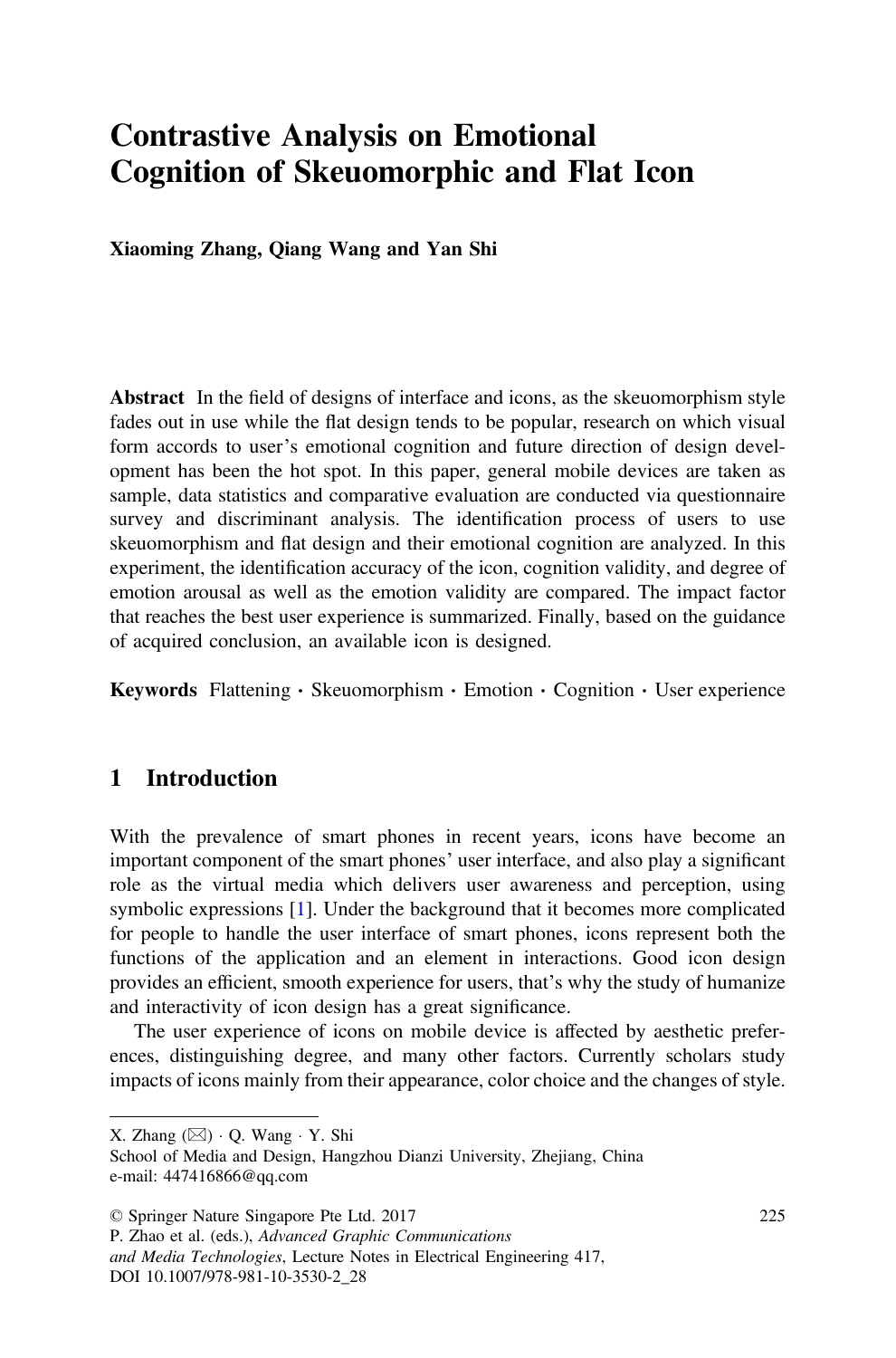For instance, Shi-Jian Luo et al. analyze the effects of icon background shapes and figure/background area ratios on visual search performance and user preference [2]. Mei-Ying Fan obtained the icon colors that users are more willing to accept by studying the basic principles of photochromic and human perception of color [3]. But they take the aesthetic principles of design merely into account, without paying attention to the influence of the user's emotional experience and psychological needs. From the evolution of the calculator icon shown in Fig. 1, the icon design is evolved from skeuomorphism to flat design based on the impacts of these factors. Skeuomorphism reproduces the physical body through various design effects such as highlight, texture, material, shadow, etc. On the contrary, flattening pursuits to create a more abstract, simplified and symbolic design [4]. This paper takes application icons on mobile devices as a case, focusing on people's needs, to study the impacts of application icons on user experience and to summarize the key factors that influence user experience from four aspects, including the identification accuracy of the icon, cognition validity, and degree of emotion arousal as well as the emotion validity.

#### 2 Analysis of Factors Affecting the Icon Designs

In the development process where icon designs change from the real and friendly skeuomorphism to flat design, we analyze user needs and experience objectively, along with studying the effects of user experience on application icons from four dimensions including the identification accuracy of the icon, cognition validity, and degree of emotion arousal as well as the emotion validity is critical.

# 2.1 Identification Accuracy and Cognitive Validity

Visual search is a type of perceptual task requiring attention that typically involves an active scan of the visual environment for a particular object or feature among other objects or features [5]. Users are always facing an icon when communicating with an application. Identification and the cognitive process of the icon is particularly important, which makes identification and cognition validity an effective



Fig. 1 Evolution of the calculator icon from ios1 to ios8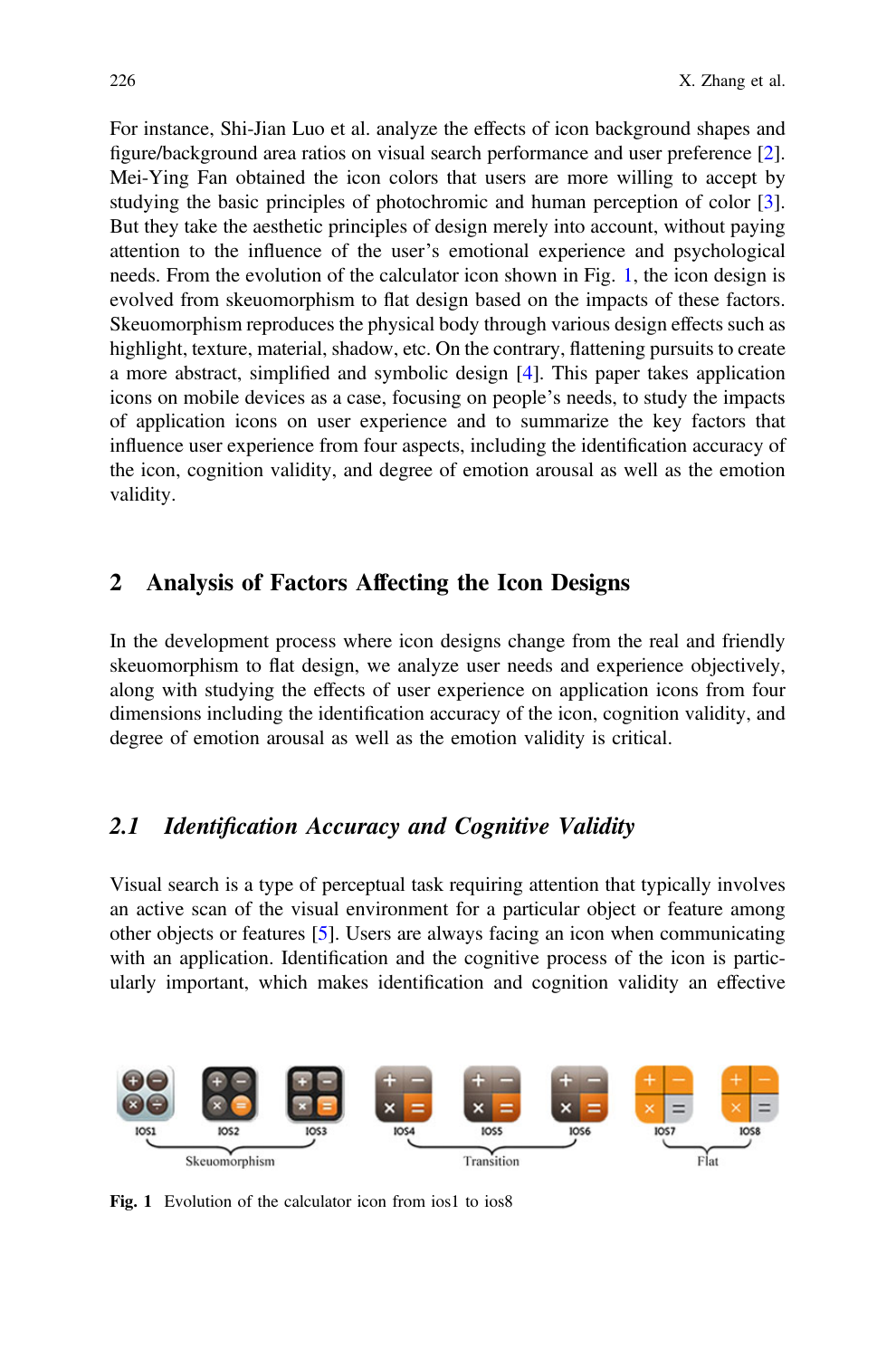standard to measure the efficiency of visual search. Chun et al. proved the user preference can be increased along with search speed and accuracy [2]. Visual search efficiency could strongly influence user experience. Consumers' sense of pleasure would decrease while search time increases. So while the identification accuracy and cognition validity is not high, user experience satisfaction drops.

Thus, a higher degree of identification accuracy and cognition validity can increase user satisfaction when using mobile applications.

## 2.2 Emotional Arousal

Process of emotion arousal, is actually a transformation and sublimation the objects felt from natural level to aesthetic one [6]. User ratings of aesthetic preferences for interface designs are important because the aesthetic quality influences consumer attitudes and is a major determinant of a product's success [7]. Aesthetically pleasing icon designs can be more influential in affecting user preferences than conventional operational usability in interactive systems [8].

Therefore, this experiment will measure the user satisfaction on an icon based on the degree of user aesthetic preferences.

#### 2.3 Emotional Validity

Validity refers to the degree of the particular psychological traits that a test measures. Emotion validity is the degree of emotional impacts on the user experience. Yan Ding et al. pointed out that brain will generate a wide range of neural responses rapidly while stimulated by emotional information, which will influence cognitive processes from awareness, perception, memory and other aspects [9]. Almost everything we do is affected by emotions. And emotions can change the way we think, and play a crucial role in our daily decisions [10].

Therefore, this study will design experiments through the impacts of icons indicating different emotions on people's emotional preferences.

#### 3 Experiment Design

In order to verify the effects of four factors previously proposed on user experience, this study did an experimental method design and a questionnaire design by comparing the role four factors played in icons.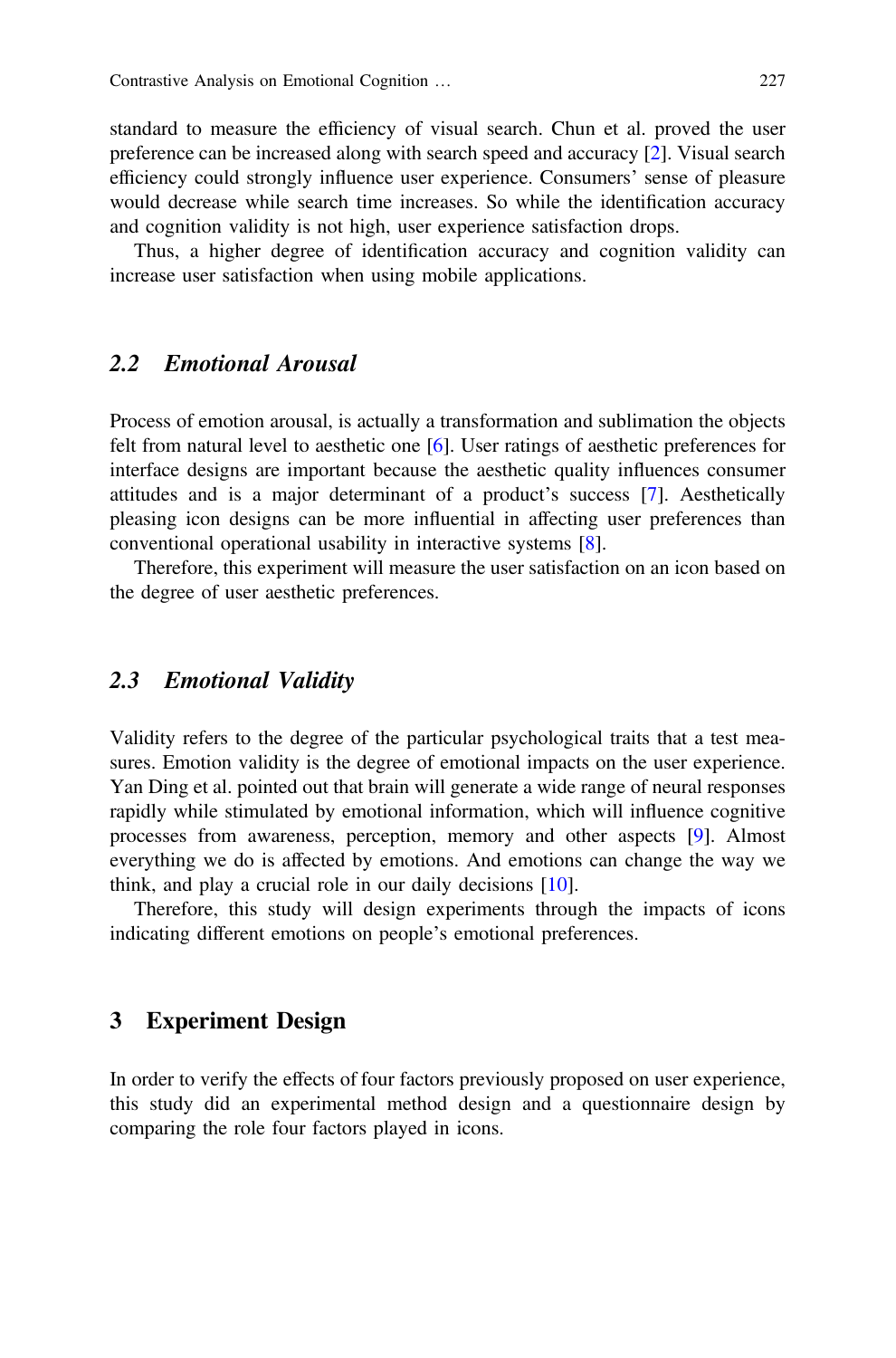# 3.1 Method

This study focuses on testing the impact of icons on user experience, including four aspects: the identification accuracy of the icon, cognition validity, the degree of emotion arousal and emotion validity. The questionnaire survey is used to test the general public in china. Meanwhile, the differences of user experience among different groups in age, gender, education and professional level are studied.

## 3.2 Questionnaire Design

In this study, a college in Zhejiang Province is taken as a gathering place to collect test data. 81.3% subjects are college students or teachers, with the remaining being off school staff. A total number of 160 questionnaires were recovered, excluding 5 invalid questionnaires; this study obtained 155 effective questionnaires finally.

Research sets a 5-point scale to test the identification accuracy of the icon type, a multiple-choice scale to measure cognition validity, a 5-point scale to test the degree of emotion arousal and 5-point scale to test emotion validity. The emotion validity scale is used to test the degree of individual emotion preference on icons with four basic human emotions. Ekman's research findings led him to classify five emotions as basic: joy, sadness, anger, fear and disgust [11]. Taking into consideration the extreme rarity of icons that make people angry, the test is based on icons indicating the other four emotions.

#### 3.3 Data Analysis and Results

This study does a frequency analysis, a descriptive statistics and variance analysis.

As the factor for identification accuracy, the experiment sets two groups of

icons; one is familiar to public while the other is not. Results are shown in Fig. 2. There are eight pairs of icons in Fig. 2, two icons as a pair including one familiar to the public while the other is not. As can be seen from Fig. 3, whether application



Fig. 2 Test icons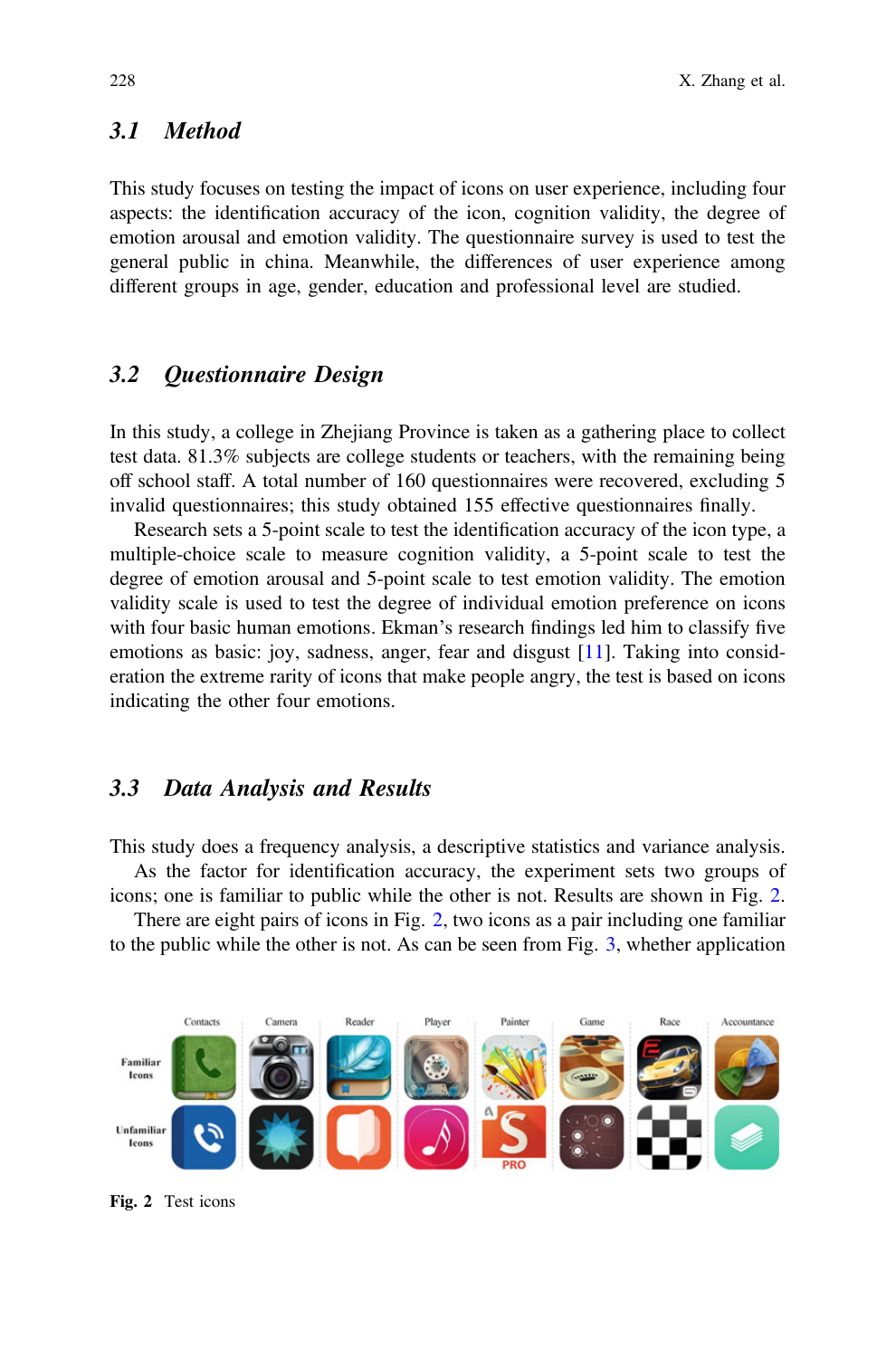

Fig. 3 Identification accuracy of the icon



Fig. 4 Example of Icons from skeuomorphism to flat design

| Aesthetic preferences | N   | Min  | Max  | Mean  | Std. deviation |
|-----------------------|-----|------|------|-------|----------------|
| Instagram             | 155 |      |      | 1.80  | 1.224          |
| Calendar              | 155 |      |      | 2.32  | 1.329          |
| Calculator            | 155 |      |      | 2.79  | 1.262          |
| Mail                  | 155 |      |      | 2.43  | 1.591          |
| Baidu map             | 155 |      |      | 2.57  | 1.254          |
| Preference mean       | 155 | 1.00 | 4.40 | 2.382 | 0.70743        |

Table 1 Descriptive statistics of emotional preference from skeuomorphism to flat design

Note 5-point scale, 1 means fully skeuomorphic icon, and 5 totally flattened

icons are familiar to users or not, the identification accuracy of the skeuomorphic icons is higher than flat icons (Fig. 4). Familiar icons have higher accuracy than strange ones in flat design.

As can be seen from Table 1, the overall mean value of user preference is 2.38, from which a preference for skeuomorphism is seen. The results of preferences for skeuomorphism and flat design of different ages were as follows.

Table 2 shows that the elderly and children prefer skeuomorphic icons rather than the youth, who believe skeuomorphism, is better to identify an application (Table 3).

In order to understand how icons indicating emotions influence people's likes (Fig. 5), the test sets the option "Just so-so" as the standard and make a one-sample T test on the data. The results were shown in Table 4.

As can be seen from Table 4, the four basic emotions have certain emotional impacts on the user preference: sadness has the least impact on user's emotional preference (t =  $6.004$ ); disgust has the strongest impact (t =  $24.108$ ). And users prefer icons indicating a happy mood (t =  $-13.414$ ).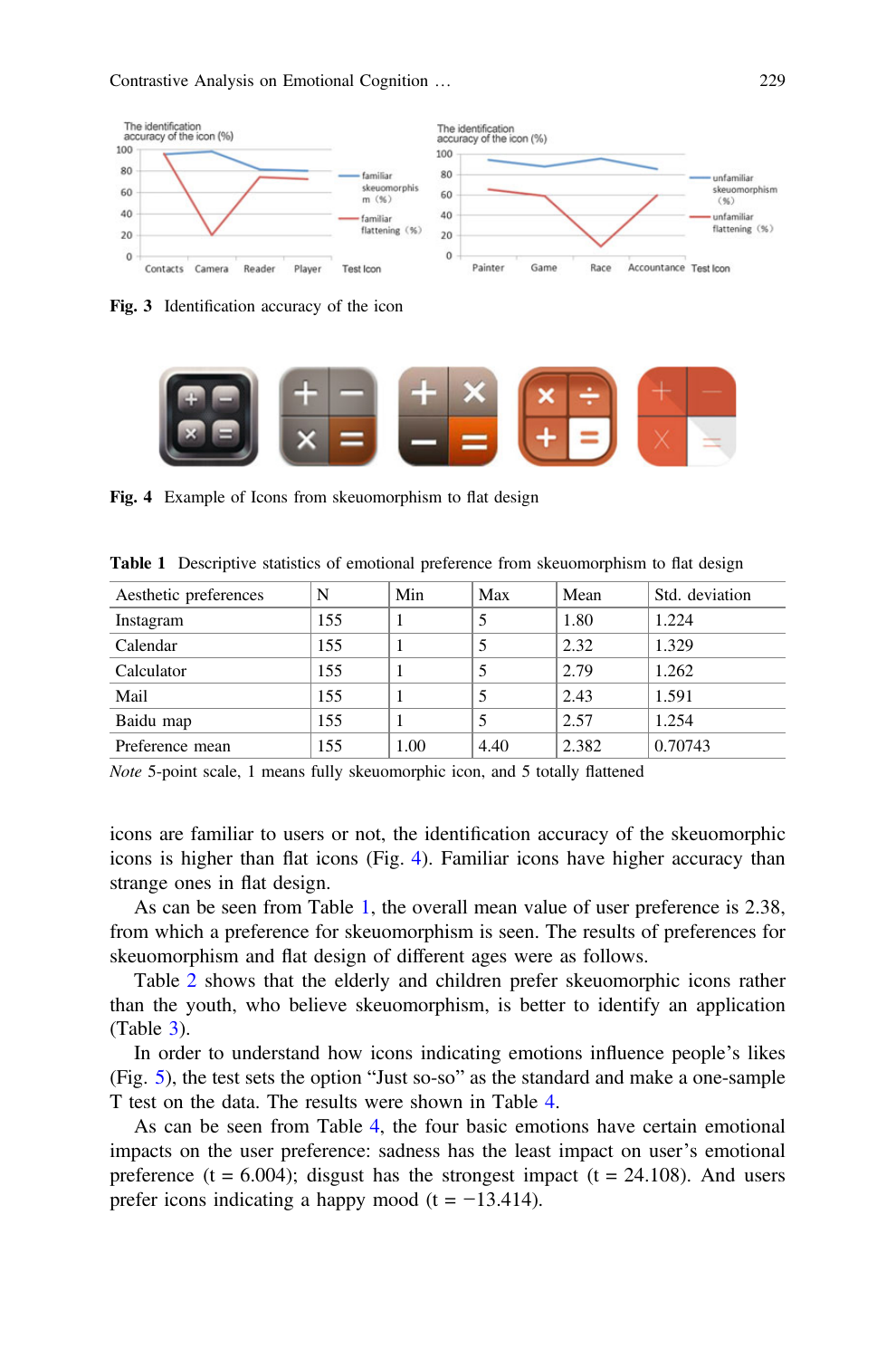| Aesthetic preferences |     | Mean | Std. deviation | Min | Max |
|-----------------------|-----|------|----------------|-----|-----|
| Under the age of 15   | 6   | 1.17 | 0.408          |     |     |
| $15-20$ years old     | 12  | 1.42 | 0.515          |     |     |
| $21-25$ years old     | 105 | 1.41 | 0.494          |     |     |
| $26-30$ years old     | 26  | 1.35 | 0.485          |     |     |
| Above 30 years old    | 6   | 1.00 | 0.000          |     |     |
| Total                 | 155 | 1.37 | 0.485          |     |     |

Table 2 Different ages of emotion icon preference description

Table 3 Different ages of emotion icon preference ANOVA analysis

|                | Sum of square | df  | Mean square |       | Significance |
|----------------|---------------|-----|-------------|-------|--------------|
| Between groups | 1.272         |     | 0.318       | 1.362 | 0.250        |
| The group      | 35.025        | 150 | 0.234       |       |              |
| Total          | 36.297        | 154 |             |       |              |



Fig. 5 Test icons with four basic emotions

|                | N   | Mean   | Std. deviation |           | df  | D     |
|----------------|-----|--------|----------------|-----------|-----|-------|
| Joy            | 155 | 2.1355 | 0.80241        | $-13.414$ | 154 | 0.000 |
| <b>Sadness</b> | 155 | 3.3677 | 0.76251        | 6.004     | 154 | 0.000 |
| Fear           | 155 | 3.8161 | 0.95008        | 10.695    | 154 | 0.000 |
| Disgust        | 155 | 4.4194 | 0.733          | 24.108    | 154 | 0.000 |

Table 4 One-sample T test

*Note* The test value  $= 3$ , the degree of user preference is general

Different users' cognition validity of skeuomorphism and flat design are measured, with results shown in Fig. 6, it shows that the cognition validity of flat is lower than skeuomorphic one. It's easier for users to cognize type and meaning of icons by skeuomorphism.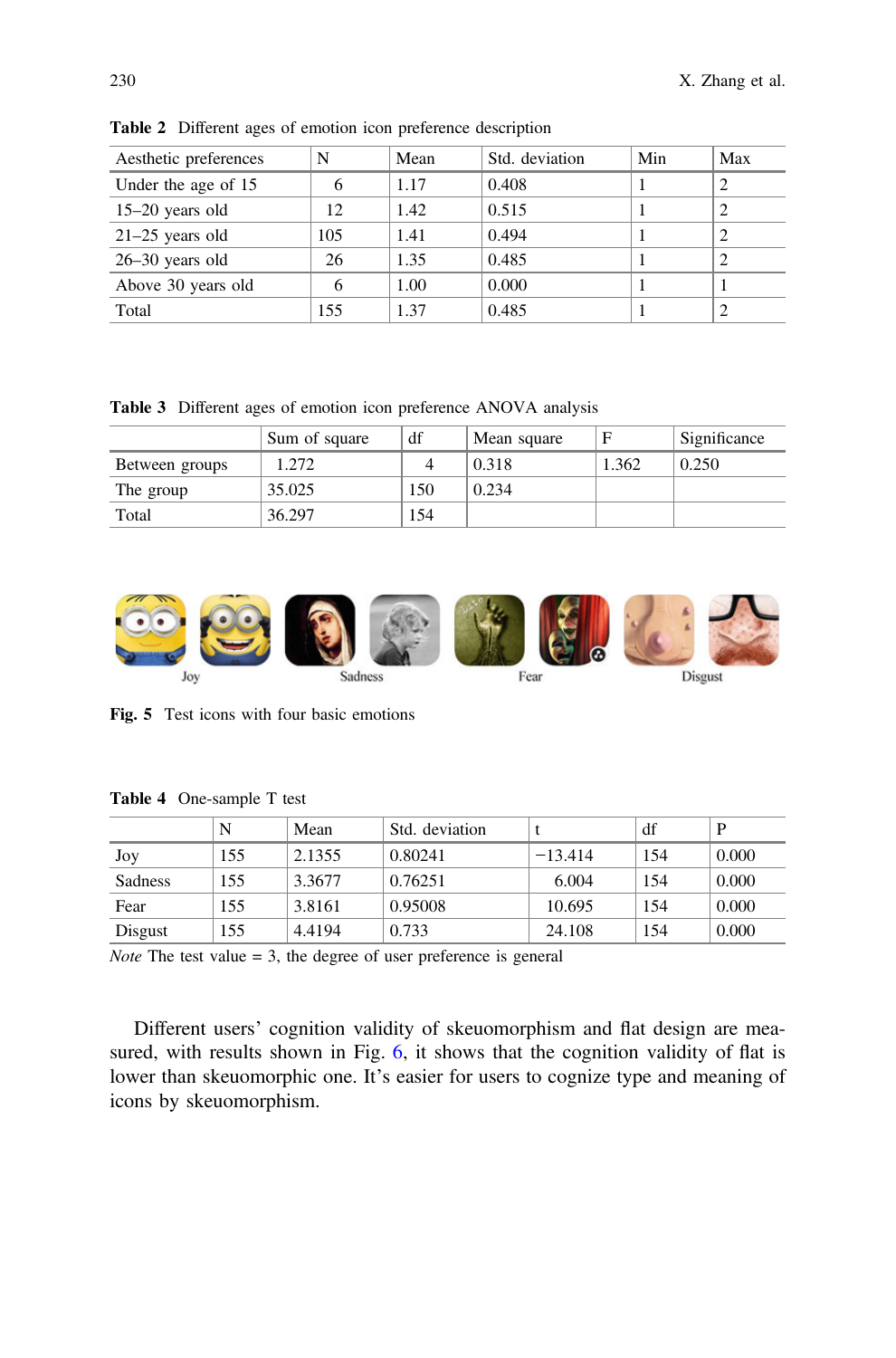

Fig. 6 Recognition of the validity of different icons





## 3.4 Example of Verification

Experimental data analysis of the results shows that skeuomorphic icons have higher identification accuracy and faster efficiency than flat icons. The cognition validity of flat icons is lower than skeuomorphic ones. Users like both forms of icons, but skeuomorphic icon seem to be in advantage. Human emotions have great impacts on user preferences. Meanwhile, according to the data obtained in this experiment, we design an icon on tourism (Fig. 7).

This study verified the icon also using questionnaires aspects of identification accuracy, cognition validity, the degree of emotion arousal and the emotion validity. 89.5% of users identify the type of icon correctly; the average user cognition validity of this icon has reached 56.6%. Two-thirds of users believe that this icon is intimacy, real and layering, belonging to skeuomorphic icon. Compared to a similar flat icon, 77.2% of users prefer this icon more. 91.2% of users think that this icon brought him a pleasant feeling. Only 7% of users illustrated they dislike it. Thus, the four factors affecting the user experience this study discusses make it to let the icon satisfy the majority.